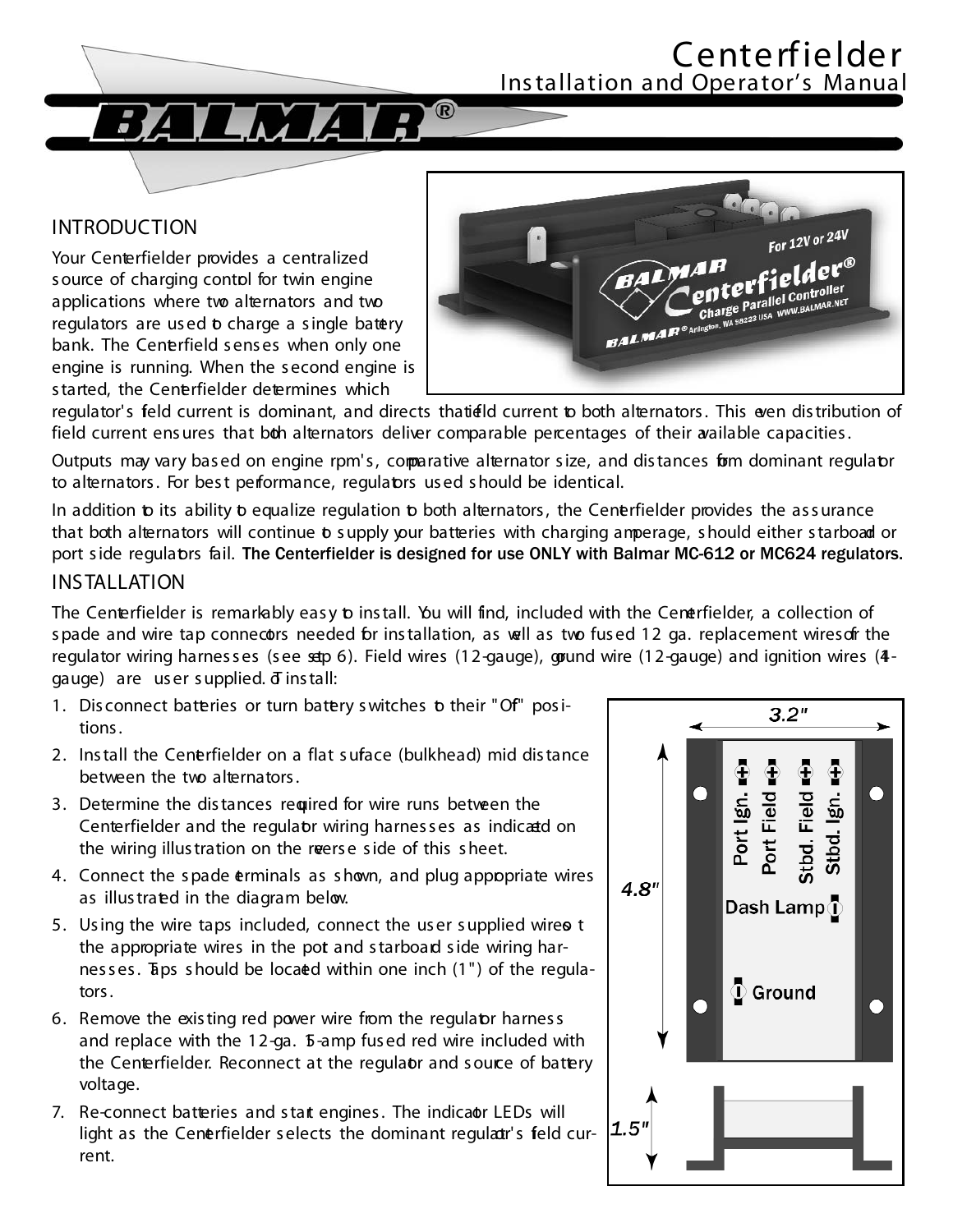## OPERATION

Tthe Centerfielder automatically responds to charging conditions as the occur. Initially the Centerfielder will sense field and ignition oltage on the frst engine stated. As the second engine stats, the Cener fielder will direct field current from the first regulator to the both alternators. During operation, the Cenetrfielder will continue to monitor field output from both regulators. Should the seconday regulator's field current exceed that of the first regulator, control of both alternators will be directed to that regulator.

#### 12V OR 24V CONTROL

Both 12V and 24V charging sysems can be contolled with the Cenerfielder. Wiring connections for both system voltages are identical.

### INDICATOR LIGHTS

The Centerfielder is equipped with three LEDs. (See illustration.) The "In Use" indidently tor LEDs located between the ignition and feld terminal plugs on pot and starboard are activated when the Cenerfielder detects operation of either oltage regulator. When both engines are in operation and the Ceretrifielder detects activity at both regulators, the thid LED, located near the Dash Lamp terminal, indicates that the Centerfielder has combined the output of bth alternators in parallel.



### DASH LAMP

If regulators are equipped with Balmar Alternator or Battery Temperature Sensos,

connect a splice wire at the Dash Lam terminal of each regulaor and connect both wires to the Dash Lamp terminal at the Cenerfielder. Should either regulaor detect low voltage, high voltage, high emperature at either alternator or at the bateries, the Cenerfielder will automatically separate the individual alternators and regulators.

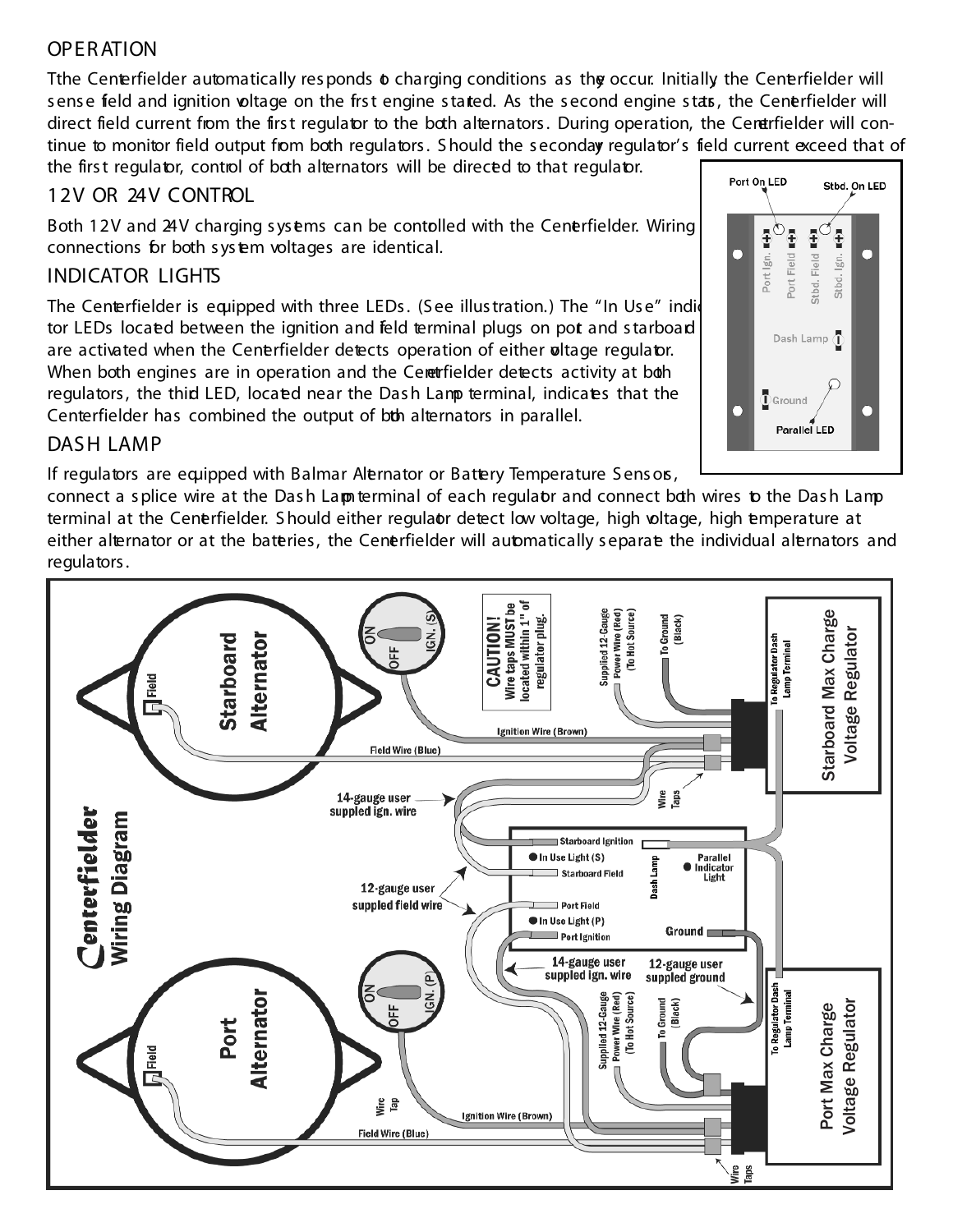